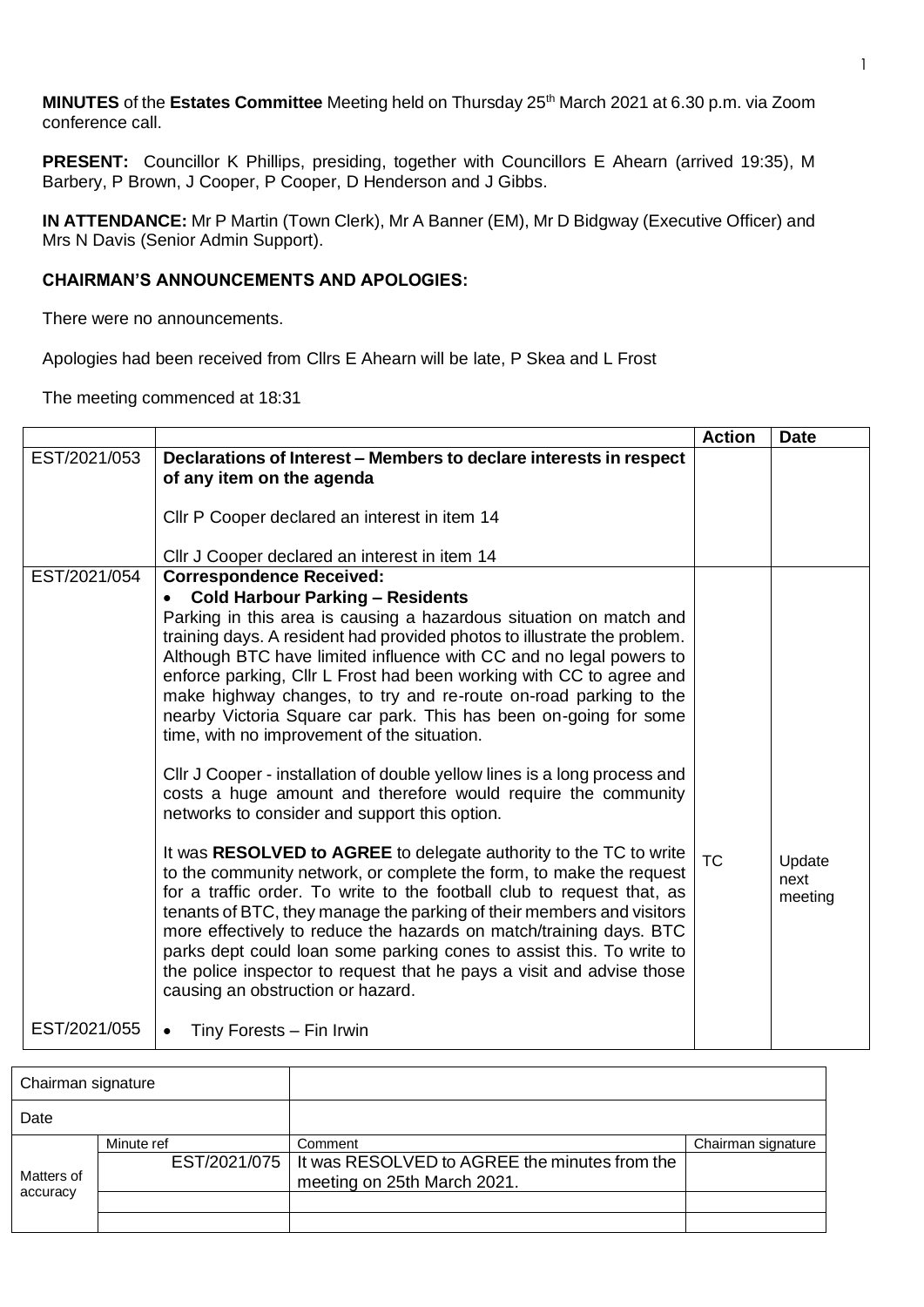|              | Fin and IntoBodmin are interested in undertaking a consultation<br>exercise with the residents in the area near the Beacon and in front of<br>Celtic Produce, on the triangular island (maybe owned by BTC – but<br>investigation need to establish whether it had been registered as<br>such), for the purpose of gauging opinion about using this space for<br>installation of a Tiny Forest. His request for funding would be<br>considered via the usual grant application process. |            |                           |
|--------------|-----------------------------------------------------------------------------------------------------------------------------------------------------------------------------------------------------------------------------------------------------------------------------------------------------------------------------------------------------------------------------------------------------------------------------------------------------------------------------------------|------------|---------------------------|
|              | CIIr D Henderson raised concerns about the implications for traffic<br>safety when the trees mature.                                                                                                                                                                                                                                                                                                                                                                                    |            |                           |
|              | CIIr P Cooper felt that registration/ownership needed to be established<br>before anything was able to happen on this space.                                                                                                                                                                                                                                                                                                                                                            |            |                           |
|              | Cllr J Cooper – suggested that, subject to the outcome of local<br>consultation, Fin could liaise with Cllr L Frost to make a request via<br>Forests for Cornwall, whose aim is to plant 10m trees around<br>Cornwall. This would have to be done quickly.                                                                                                                                                                                                                              |            |                           |
|              | It was RESOLVED to AGREE to contact Fin Irwin to offer to<br>collaborate on consultation that will give an indication of what the local<br>community's preference for this space would be.                                                                                                                                                                                                                                                                                              | <b>DEM</b> | Update<br>next<br>meeting |
| EST/2021/056 | <b>PUBLIC REPRESENTATION SESSION</b>                                                                                                                                                                                                                                                                                                                                                                                                                                                    |            |                           |
|              | There were four members of the public present, none wished to speak.                                                                                                                                                                                                                                                                                                                                                                                                                    |            |                           |
| EST/2021/057 | To confirm that the minutes of the Estates Meetings held on 21 <sup>st</sup><br>January 2021 and 18 <sup>th</sup> February 2021 are a true and accurate<br>record of that meeting (as circulated in advance) LGA 1972, Sch<br>12, para 41(3), LG (Miscellaneous Provisions) 1976 s 41                                                                                                                                                                                                   |            |                           |
|              | It was RESOLVED to AGREE the minutes from the meeting on 21 <sup>st</sup><br>January 2021.                                                                                                                                                                                                                                                                                                                                                                                              |            |                           |
|              | It was RESOLVED to AGREE the minutes from the meeting on 18 <sup>th</sup><br>February 2021.                                                                                                                                                                                                                                                                                                                                                                                             |            |                           |
| EST/2021/058 | To review any actions from the previous minutes.                                                                                                                                                                                                                                                                                                                                                                                                                                        |            |                           |
|              | DEM to produce a report of all the play / parks equipment and its<br>lifespan so that council could anticipate replacements and review the<br>priority list of works to be done.<br><b>Update</b>                                                                                                                                                                                                                                                                                       |            |                           |
|              | Full report is not yet complete as inducting the EM into his role has<br>taken priority. Weekly testing continues and he is compiling a report                                                                                                                                                                                                                                                                                                                                          | <b>DEM</b> | next<br>meeting           |

| Chairman signature     |            |                                                              |                    |
|------------------------|------------|--------------------------------------------------------------|--------------------|
| Date                   |            |                                                              |                    |
|                        | Minute ref | Comment                                                      | Chairman signature |
|                        |            | EST/2021/075   It was RESOLVED to AGREE the minutes from the |                    |
| Matters of<br>accuracy |            | meeting on 25th March 2021.                                  |                    |
|                        |            |                                                              |                    |
|                        |            |                                                              |                    |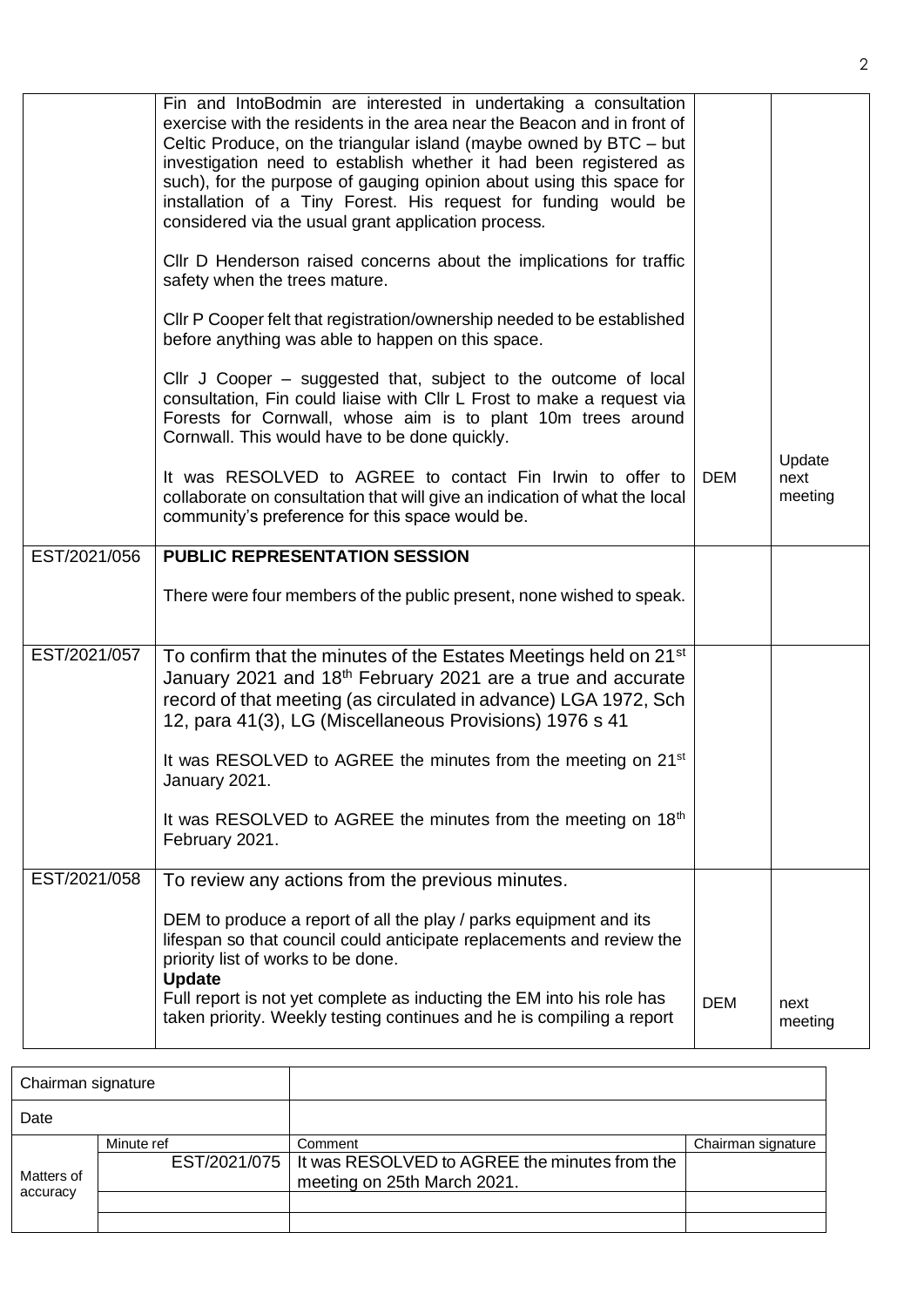|                    |                                               | as to what work needs doing, but nothing significant so far. Full<br>report will be received at the next meeting.                                                                                                                                                                                                                                                                                                                                                                                                                                                                                                                  |           |                           |
|--------------------|-----------------------------------------------|------------------------------------------------------------------------------------------------------------------------------------------------------------------------------------------------------------------------------------------------------------------------------------------------------------------------------------------------------------------------------------------------------------------------------------------------------------------------------------------------------------------------------------------------------------------------------------------------------------------------------------|-----------|---------------------------|
|                    | Polytunnel - Item 8                           | Advertise then to open any sealed bids at estates meeting for sale of                                                                                                                                                                                                                                                                                                                                                                                                                                                                                                                                                              |           |                           |
| EST/2021/059       | buying.<br><b>Update</b><br>the next meeting. | It was RESOLVED that the DEM would provide a report on the<br>profile and condition of the present vehicles, and a profile of required<br>vehicles going forward, retaining the Berlingo as a pool vehicle for<br>the use of EM/DEM, and a price comparison of leasing against<br>EM has slowed this down as with expansion of the team, more<br>information is required about what vehicles are needed. Some<br>leasing figures have been obtained but there are no comparisons<br>yet. A vehicle audit will be included in the report that identifies the<br>requirements of the team and will be submitted for consideration at | EM        | next<br>meeting           |
| EST/2021/060       |                                               | Seek tenders for cleaning of Priory, Fair Park and Higher Bore Street                                                                                                                                                                                                                                                                                                                                                                                                                                                                                                                                                              |           |                           |
|                    | Toilets.<br><b>Update</b>                     | This work has been placed on Contract Finder and responses, with<br>figures, will be submitted to the next meeting. It was RESOLVED to<br>AGREE to delegate authority to the Estates Team that, if the existing<br>contractors can continue to clean the toilets at no additional cost to<br>BTC, the toilets should re-open as soon as possible.                                                                                                                                                                                                                                                                                  | <b>EM</b> | Update<br>next<br>meeting |
|                    |                                               |                                                                                                                                                                                                                                                                                                                                                                                                                                                                                                                                                                                                                                    |           |                           |
| EST/2021/061       |                                               | To receive and consider a report from the Building Support<br>Manager in respect of electric cabling and acoustic fence for<br>the skate park, also, to agree is required, costs associated with<br>the recommendations give in the report $-$ EM                                                                                                                                                                                                                                                                                                                                                                                  |           |                           |
|                    | can be included.                              | The planning application for the acoustic fencing has been<br>submitted, the application for the skate park lighting is taking<br>longer as Situ-8 required more information from SSE. In the<br>light of discussions to install a netball court in that area it would<br>be better to hold the application until we have better<br>understanding of the requirements of the netball club so that                                                                                                                                                                                                                                  |           |                           |
|                    | package.                                      | Cllr D Henderson wanted to check the original contract to<br>determine whether lighting was included as part of the                                                                                                                                                                                                                                                                                                                                                                                                                                                                                                                |           |                           |
| Chairman signature |                                               |                                                                                                                                                                                                                                                                                                                                                                                                                                                                                                                                                                                                                                    |           |                           |

| Chairman signature     |            |                                                              |                    |
|------------------------|------------|--------------------------------------------------------------|--------------------|
| Date                   |            |                                                              |                    |
|                        | Minute ref | Comment                                                      | Chairman signature |
| Matters of<br>accuracy |            | EST/2021/075   It was RESOLVED to AGREE the minutes from the |                    |
|                        |            | meeting on 25th March 2021.                                  |                    |
|                        |            |                                                              |                    |
|                        |            |                                                              |                    |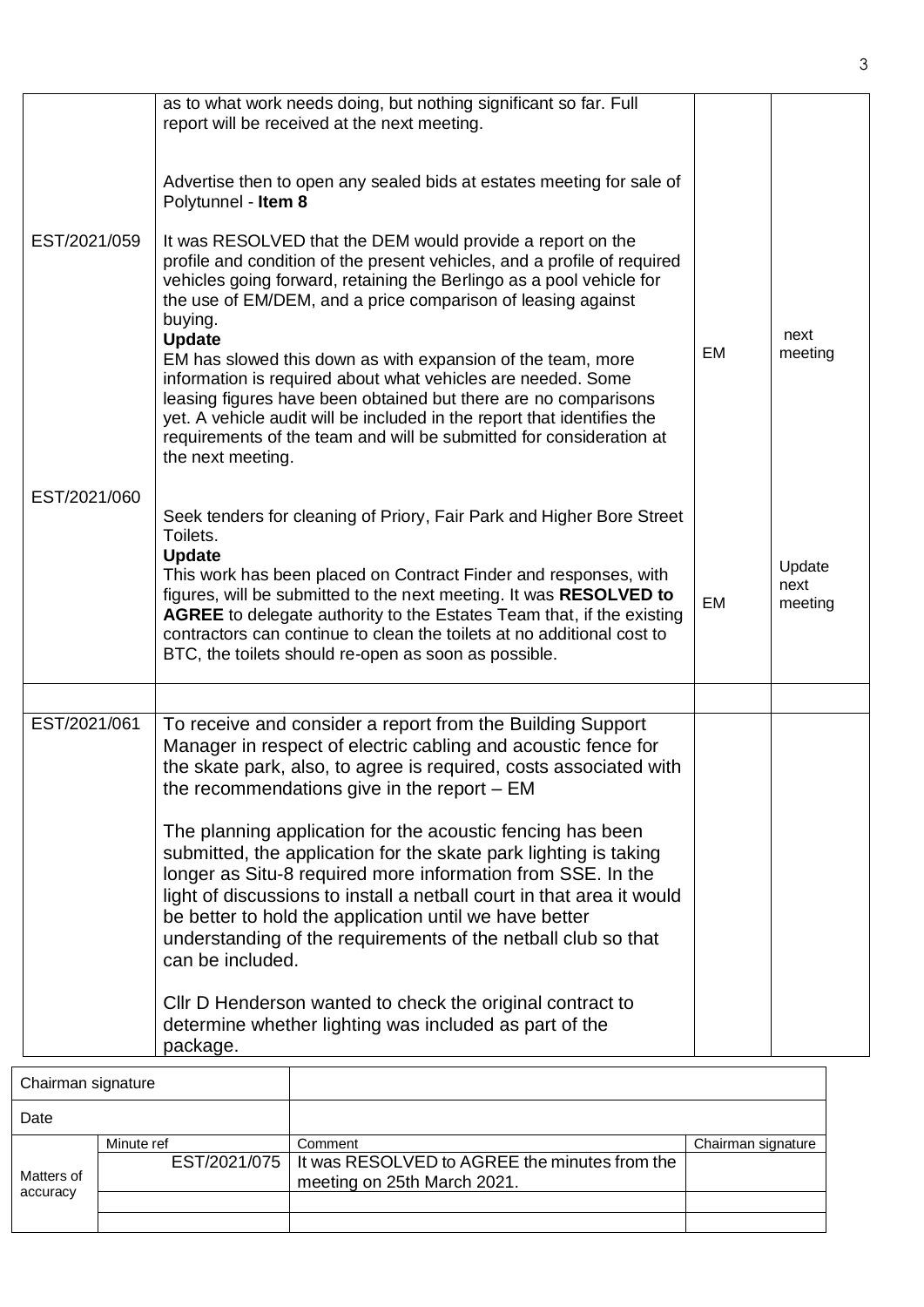|              | Cllr P Cooper requested that contact is made with the<br>Fireworks Committee and Peter Old to keep them informed of<br>intentions in that area as they also use it.<br>It was RESOLVED to AGREE to delegate authority to the EM<br>to progress this matter.<br>It was RESOLVED to AGREE to support Cllr J Cooper's<br>proposal that BTC write to CC to enquire about adopting the<br>land at the old Athelstan House site which may preclude the<br>need for additional fencing, but also provide access to Narisa<br>Hall. | <b>EM</b><br>CIIr J<br>Cooper | Update<br>next<br>meeting<br>Update<br>next<br>meeting |
|--------------|-----------------------------------------------------------------------------------------------------------------------------------------------------------------------------------------------------------------------------------------------------------------------------------------------------------------------------------------------------------------------------------------------------------------------------------------------------------------------------------------------------------------------------|-------------------------------|--------------------------------------------------------|
| EST/2021/062 | To consider any bid responses received for the polytunnel -<br>EM<br>No bids had been received.<br>Re-using the tunnel was discussed but was dismissed as the<br>liability and risk were perceived as being too great.<br>CIIr M Barbery reminded committee that BTC had paid £1900 to<br>clear the site so queried why the poly tunnel had not been<br>removed.                                                                                                                                                            |                               |                                                        |
|              | It was RESOLVED to AGREE to delegate authority to TC to<br>write to the waste disposal contractor and ask them to complete<br>the task.                                                                                                                                                                                                                                                                                                                                                                                     | <b>TC</b>                     | Update<br>next<br>meeting                              |
| EST/2021/063 | To receive and consider a report in respect of the rat problem<br>in Priory Park and agree, if appropriate, Officer<br>recommendations for methods of control - DEM<br>DEM has agreed a plan with South West Wildlife Services to<br>fence off a small area and install some bait boxes once a trial<br>run is proved to be safe and effective.                                                                                                                                                                             |                               |                                                        |
| EST/2021/064 | To consider and agree the Estates financial report for February<br>2021.<br>Sage II is still being tweaked to eliminate items not related to<br>the Estates Committee.                                                                                                                                                                                                                                                                                                                                                      |                               |                                                        |

|                        | Chairman signature |                                                                              |                    |
|------------------------|--------------------|------------------------------------------------------------------------------|--------------------|
| Date                   |                    |                                                                              |                    |
|                        | Minute ref         | Comment                                                                      | Chairman signature |
| Matters of<br>accuracy | EST/2021/075       | It was RESOLVED to AGREE the minutes from the<br>meeting on 25th March 2021. |                    |
|                        |                    |                                                                              |                    |
|                        |                    |                                                                              |                    |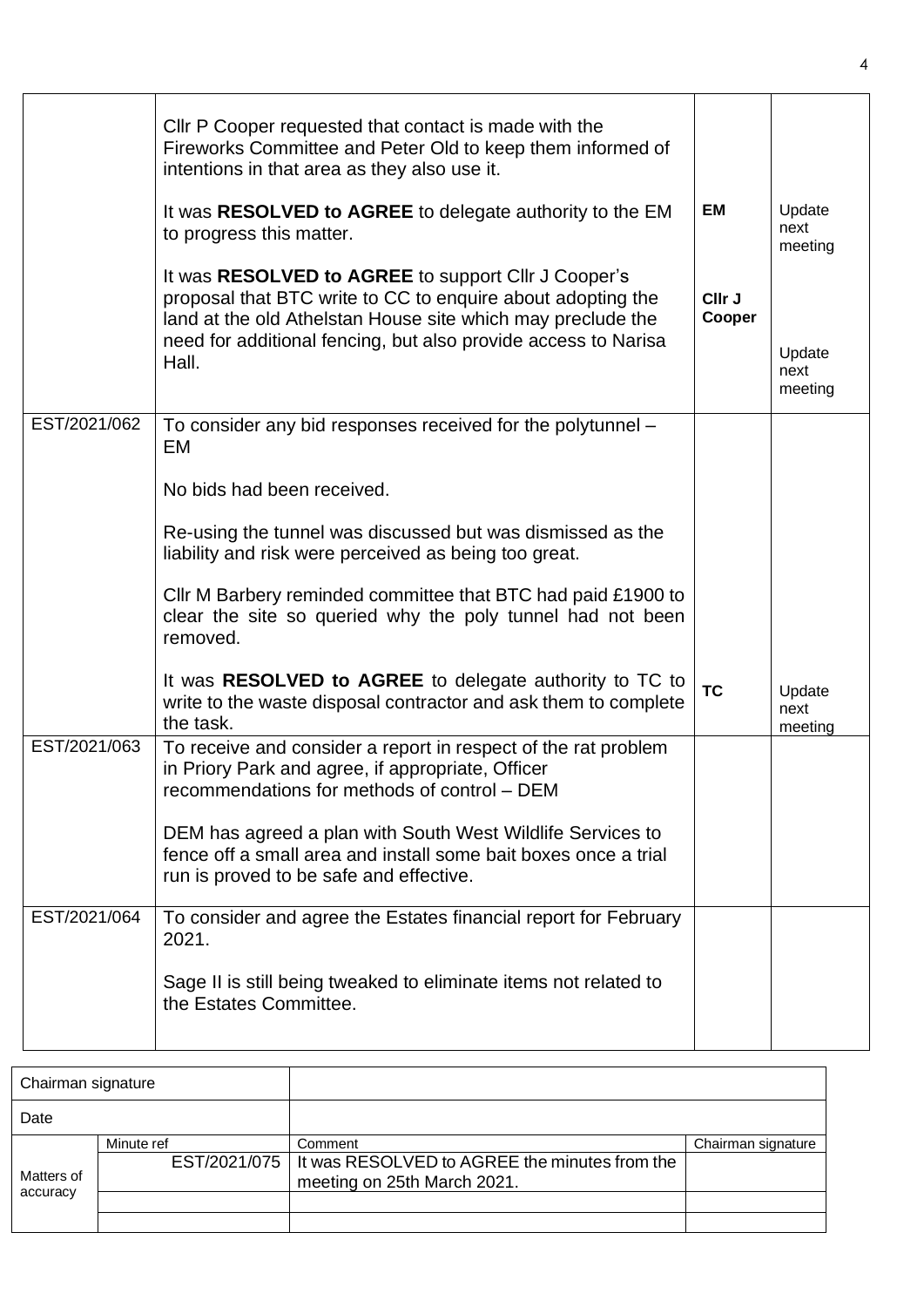|              | Cllr J Cooper - Priory Grandstand - BTC had previously<br>decided to pay the insurance for the grandstand and to reclaim<br>the amount via rent. There is no amount recorded on the<br>budget line to reflect this. A request for TC to check the status<br>of the insurance and to ensure that the grandstand is<br>adequately insured. | <b>TC</b> | Update<br>next<br>meeting |
|--------------|------------------------------------------------------------------------------------------------------------------------------------------------------------------------------------------------------------------------------------------------------------------------------------------------------------------------------------------|-----------|---------------------------|
|              | Rent from the football club is overdue. Former RFO was tasked<br>to write to agree a payment schedule and the status of any<br>payment holiday due to Covid. The discussion was deferred to<br>the confidential section of the meeting.                                                                                                  |           |                           |
|              | CIIr P Cooper current cost of Dennison Road toilets are costing<br>£1794 per year and have been closed for a year, also Higher<br>Bore Street toilets are costing >£5000 per year and urged<br>council to consider the community toilet scheme.                                                                                          |           |                           |
|              | Cllr D Henderson supported the concept of community toilets<br>but recent times had demonstrated that were Bodmin to rely<br>solely on community toilets there would have been no access<br>due to most community buildings being shut.                                                                                                  |           |                           |
|              | CIIr P Cooper said it was not an either or situation and that the<br>facilities offered in some community toilets were beyond those<br>offered in the public toilets and would serve to be an addition<br>not a replacement.                                                                                                             |           |                           |
|              | Cllr J Cooper – Local Authorities were invited to apply for<br>rebates on public conveniences. Have BTC applied? It was<br><b>RESOLVED to AGREE</b> to delegate authority to the TC to<br>investigate this opportunity further.                                                                                                          | ТC        | Update<br>next<br>meeting |
|              | Public toilets to be added to the agenda for the next meeting.                                                                                                                                                                                                                                                                           |           |                           |
|              | Cllr Barbery had been asked by a member of the public why<br>the lights had been on 24hrs a day 7 days a week in Higher<br>Bore Street toilets whilst they have been closed.                                                                                                                                                             |           |                           |
| EST/2021/065 | To consider passing the following Resolution in respect of the<br>items listed below:                                                                                                                                                                                                                                                    |           |                           |
|              | 'That the press and public be excluded from the Meeting<br>in accordance with Section 1 of the Public Bodies<br>(Admission to Meetings) Act 1960, for the following items                                                                                                                                                                |           |                           |

|                        | Chairman signature |                                                              |                    |
|------------------------|--------------------|--------------------------------------------------------------|--------------------|
| Date                   |                    |                                                              |                    |
|                        | Minute ref         | Comment                                                      | Chairman signature |
|                        |                    | EST/2021/075   It was RESOLVED to AGREE the minutes from the |                    |
| Matters of<br>accuracy |                    | meeting on 25th March 2021.                                  |                    |
|                        |                    |                                                              |                    |
|                        |                    |                                                              |                    |